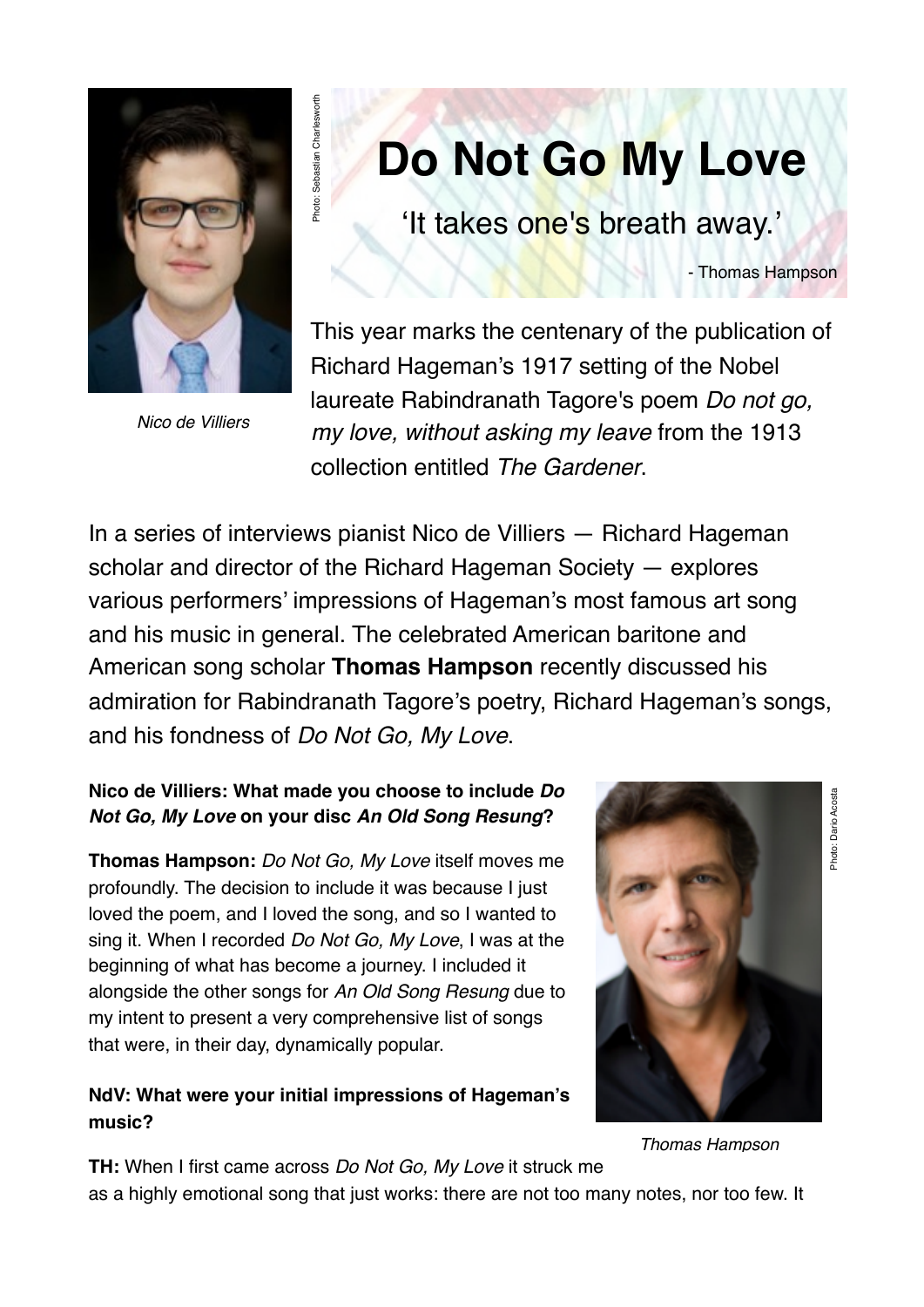# **'If you invest yourself in the origin of the song you will have a richer experience of our culture.'**

- Thomas Hampson

expresses its message directly and leaves the imagination open. It takes one's breath away if you inhabit this moment. The word that keeps popping up, whenever you read about his music, and certainly his songs, is

'picturesque'. I think a better word to describe what is meant by that is 'scenic.'For me the difference between 'picturesque' and 'scenic' is this: 'picturesque' is description, and 'scenic' is experience. Hageman's songs are beautifully written and I always have the feeling that he is setting the scene. His songs are expressive, melodically rich, harmonically — I wouldn't say daring, but nevertheless — very much secure in the harmonic reach of the day.

#### **NdV: Throughout your concert career — especially in your** *Song of America* **series — your fascination by the phenomenon of poetry-inspiring composers comes to the fore. Was this also the case with** *Do Not Go, My Love***?**

**TH:** I have always been really aware of Rabindranath Tagore. It may very well have been this song, but from whatever entrance into that world of Tagore and his poetry, it has become a very special place in my heart and my mind. My centre of gravity and so much of my life, literarily and as an American, is Walt Whitman. When you start moving, you get the Yeats connection to that, and then you run into Rabindranath Tagore, who is very much related to the Yeats school. Eventually you come out the other side and you drop into the world of Langston Hughes, and Wallace Stevens. Tagore is one of the most set poets in the English language.

# **NdV: What are your thoughts on the text of** *Do Not Go, My Love***?**

**TH:** *Do Not Go My Love* reminds me in context of *Befreit* by Richard Strauss. This farewell, this moment of cathartic, necessary release in a situation, that is just quite frankly unbearable. That ascending phrase [in the melody] that repeats in the poem, 'Do not go without asking my leave' is almost metaphysical and a release in itself. The other kind of Tagore miracle which I think Hageman completely captures, is the sadness or the sentiment of this song that is so moving. The fateful inevitability of what is about to happen, for whatever reason, is undeniable and unstoppable.

# **NdV: At the centre point of the poem is the question 'Is it a dream?' What are your thoughts about particularly this moment in the poem and the song?**

**TH:** Out of this deep sense of loss, which is inevitable [the question arises whether] the